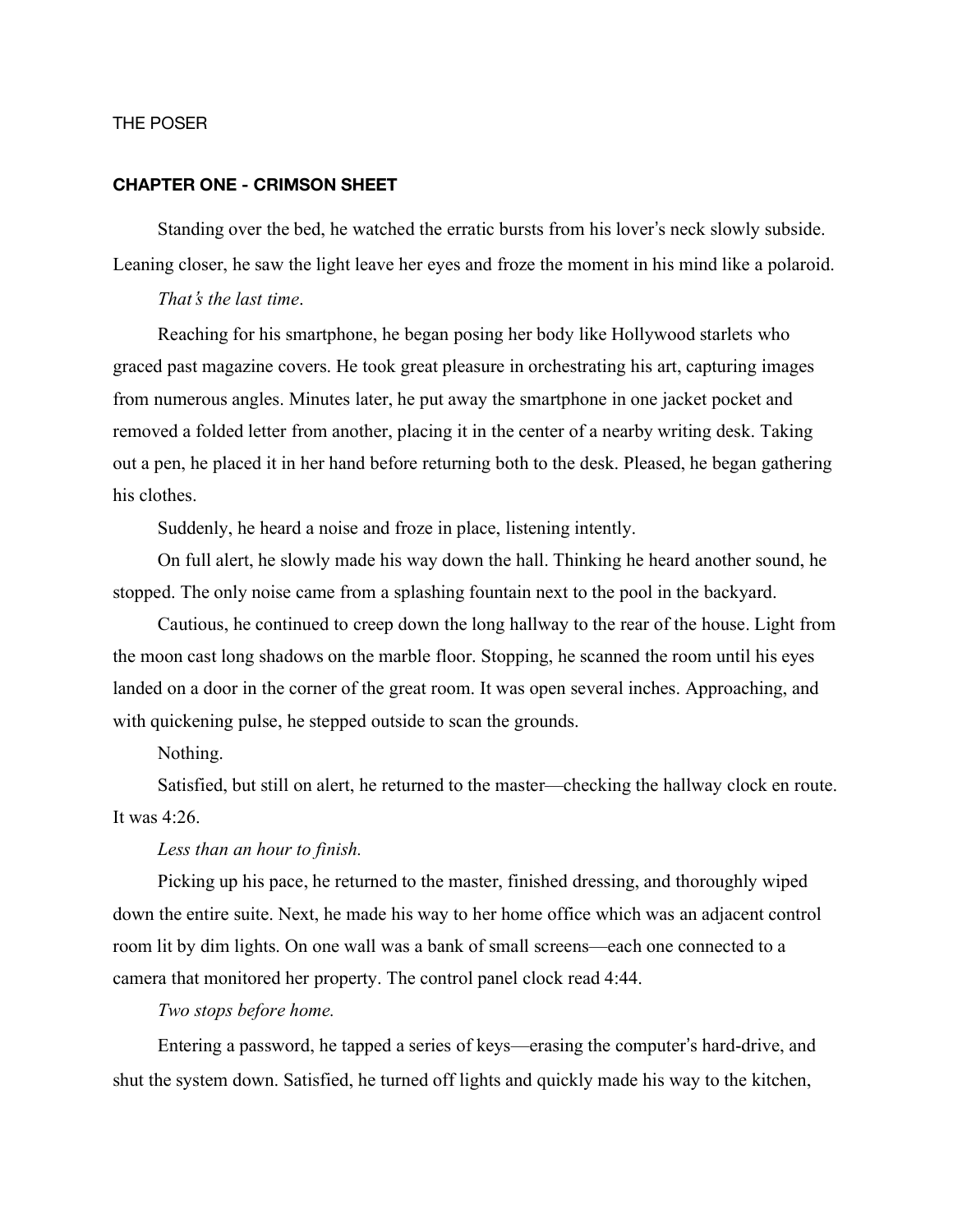placing dishes in the dishwasher. As a final precaution, he took a vacuum from a closet and cleaned, before passing through the house a final time. Wiping down anything he recalled touching, he was about to leave, when a thought bubbled up.

#### *Her cellphone.*

He looked in the kitchen, dining room, and office. Frantic, he returned to the bedroom, scanned her writing desk, dresser, and bathroom. Checking his watch, it was 5:02.

# *First light*'*s soon.*

Passing back through the house swiftly, he checked the bar, great room and library. Nothing.

Snapping his fingers, he recalled seeing her purse on the foyer table. Removing it, he swiped the screen.

Locked.

Clenching his jaw, he returned to the bedroom, and placed it in front of her face, and it opened.

# *Technology works, dead or alive*.

Checking for certain photos, he erased them. Next, he looked for and erased several texts, before returning to the bedroom for a final touch. Retrieving and placing the bloody razor in her hand, he wrapped her fingers around the handle.

Next, he took a souvenir from his pocket, placed it in her other hand and closed tightly. Looking at the beside clock, it was 5:21.

Climbing atop a chair, he took one last photo. When complete, he put it aside and leaned over to whisper, "Sweet dreams, love."

Gathering his things and her remnants, he exited the back door and moved swiftly through the pool area, before closing the gate and making his way down the driveway. At the end of the street, he spotted his rental.

Reaching into his bag for the keys, he didn't see a speeding car rounding the hairpin curve behind him. Looking up at the last second, he was momentarily blinded by high beams and stumbled backwards, as the car swerved to barely miss him.

"Watch where you're going, asshole!" A voice shouted through an open window.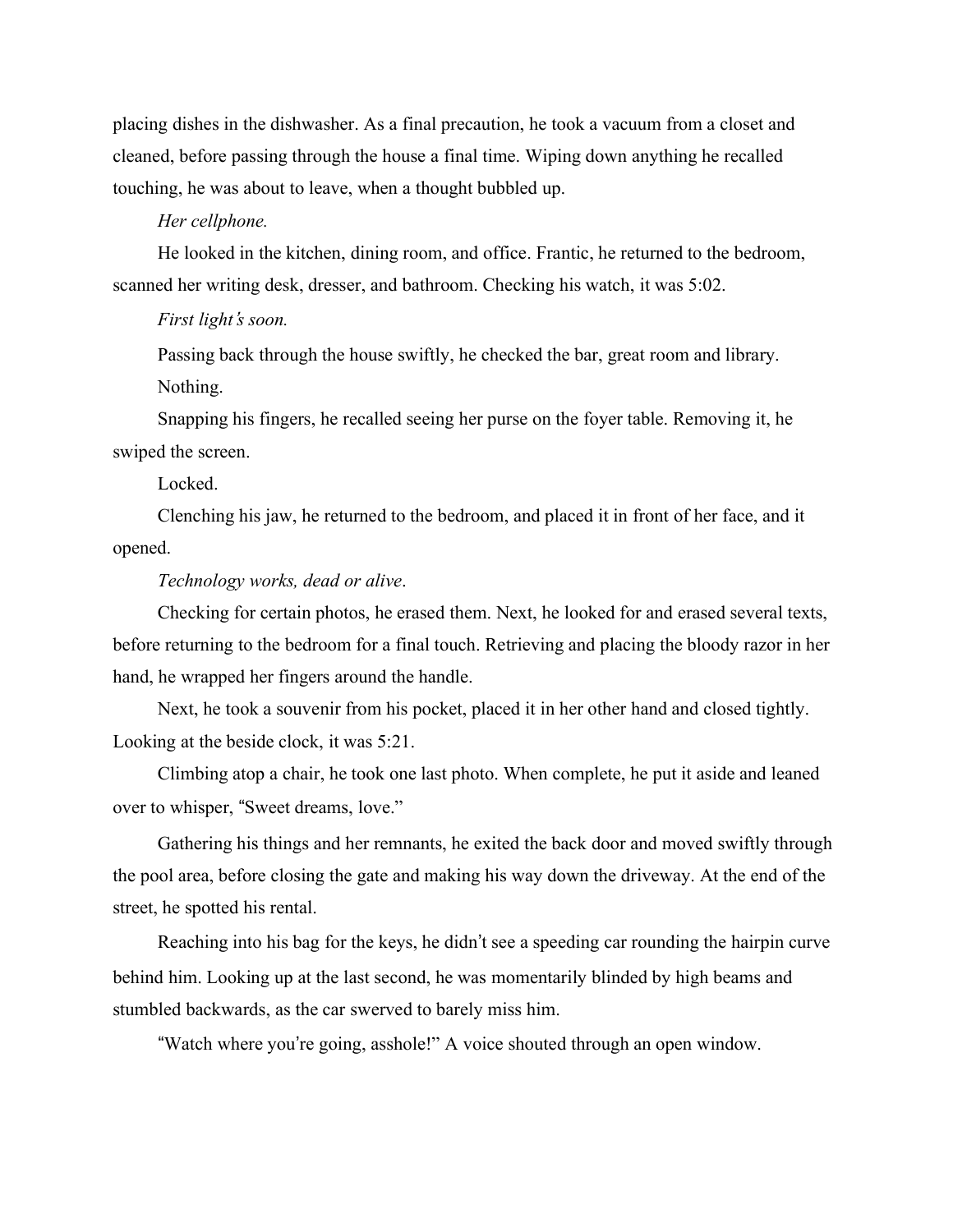Downshifting into the next curve, a throaty roar and a blaring song punctuated the near miss, before disappearing into the night.

#### **CHAPTER TWO - COLD CASE**

The night skies were smoke black—the air, brittle dry. The tail end of the Santa Ana winds fooled you with its shifting currents, and the rustle of swaying palms seemed to whisper, *Chill.*

It was late and the precinct unusually quiet tonight—especially given we were stationed in the center of Hollywood. Since my daughter was out with friends, the latest steady was now a memory, and I suffered occasional insomnia, it felt like a good idea to take advantage of the time.

I had spent little time working overnights since the Academy, but was working to put a period at the end of a sad story. The bloody headline had faded nearly a decade ago, and I had been tasked with closing it for good.

While finishing up paperwork, my mind flashed back to my days as a *boot*, working alongside my then-teacher, now-partner, Detective Stuart Brown—a veteran cop and good man. He started in The Graveyard like everyone else, and was fond of staying it was a place to begin or end a career—dependent upon whether you were a new uniform, or your time had come. I was glad to be working in the daylight these days.

Fortunately, fate had smiled on me, as someone on the ninth floor felt I showed promise something about solid instincts and good chemistry. So I got a boost to Detective Third Grade and was partnered with Brown. Moving from nights to days, we've been joined at the hip since. As much as I had grown tired of the increased traffic, smog, homeless, and violence, it wasn't time to move on. Not yet. Besides, I was more than anxious to make my mark as Detective First Grade.

I had spent enough time in the job to almost gain enough respect to be treated as an equal. I say almost because in the all boys club of the LAPD, it was next to impossible to break through that ceiling. Besides, I was too stubborn to quit. Having a brother as a Police Captain and a father as Circuit Court Judge, both had provided as much leg up as was possible without fully tipping the nepotism scale.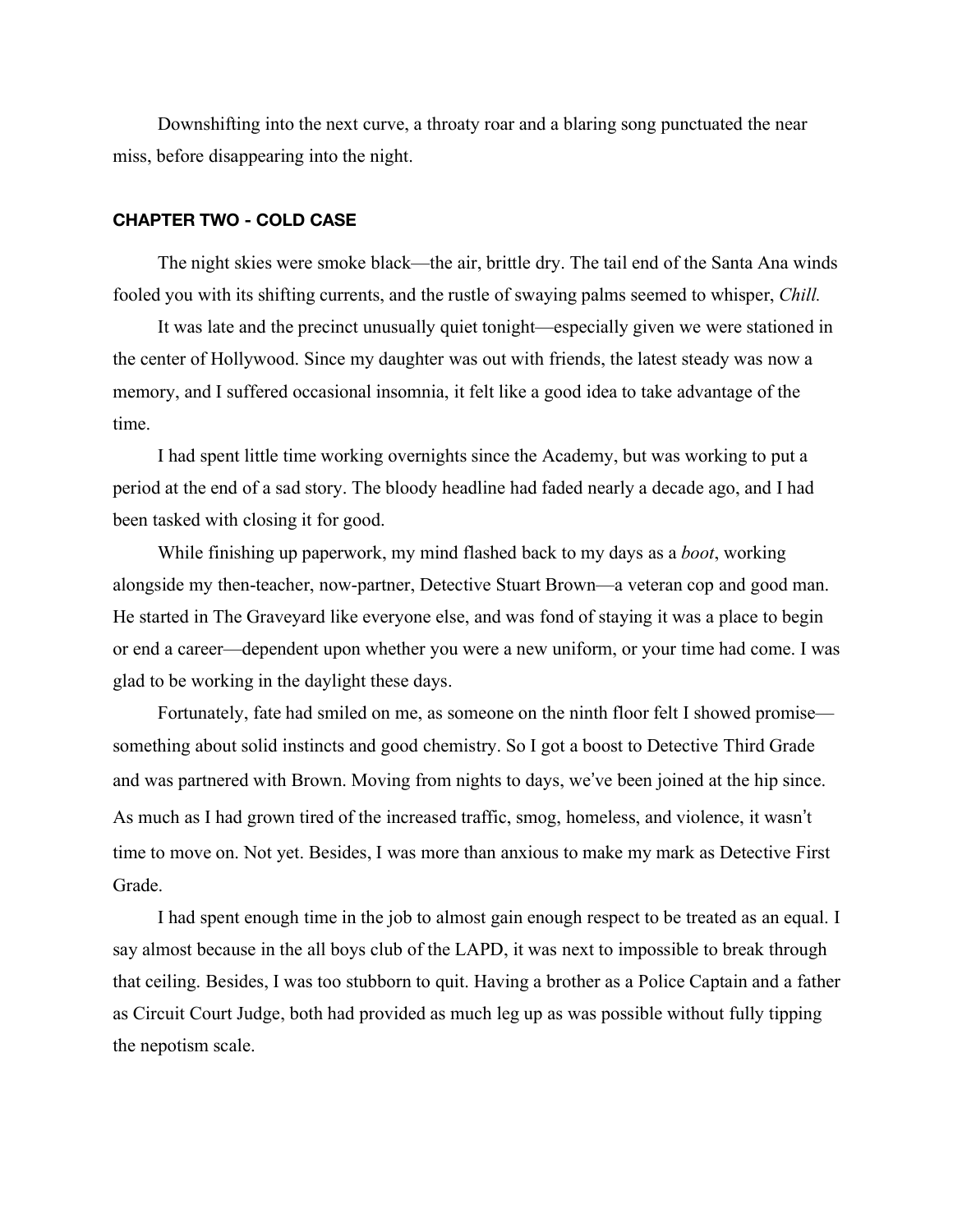Closing the file in front of me, I caught myself smiling, finally putting to sleep a cold case which had napped in Hollywood back alleys for half a decade. Lucky for me, the answer had been in sight—it just wasn't plain.

It had involved a fresh out of high school wannabe named Rebecca Strong who had come to Hollywood by way of Atlanta in search of fortune and fame in a town of glitz and glamor. According to sources, her career lasted all of eleven months. After dozens of acting classes and hundreds of commercial auditions, her sparkling smile but average talents were bashed. Along with the back of her head. BFT, or Blunt Force Trauma, had put her dreams to sleep for good.

She had been attacked in the middle of the night, in the middle of Hollywood, yet with no witnesses. Stuart had been "this close" to closing it, before it was buried into the cold files. I just happened to stumble across a record of one of her old acting teachers, connecting him to an arrest was linked to another unsolved case.

Long story short: the tiny needle fell from the overwhelming haystack, when I unraveled the case with reverse engineering—a technique I learned early in life from my father.

Fresh eyes and dogged tenacity helped.

A loud cackle from the coffee room snapped me back, and checking my watch, I saw it was past midnight. Stretching a stiff back, I gathered my things as my tired eyes landed on a picture frame on the corner of my desk.

The first photo was me graduating the Academy. I was standing alongside my parents and brother Peter. It was about the same time my only sibling left Hollywood as Sergeant to become Captain in New York's first precinct. Judge Samuel P. Norelli had both arms around his two suits in blue and a hand on Mom's shoulder.

In the second, I was holding my daughter Shay just minutes after she was born. I had purposely folded the photo where my ex-husband crowded the happy scene.

The third showed Stuart and me the day I was promoted to detective, and the last photo was of my black lab Lucy, who I lost to cancer last summer.

Heading for the door, I heard Officer Patrick, an African-American female officer, before I saw her. She had more bravado than most guys I knew, and sounded in rare form tonight. Catching my eye, she shouted, "What'n the hell are you doing here on the weekend, Patty?"